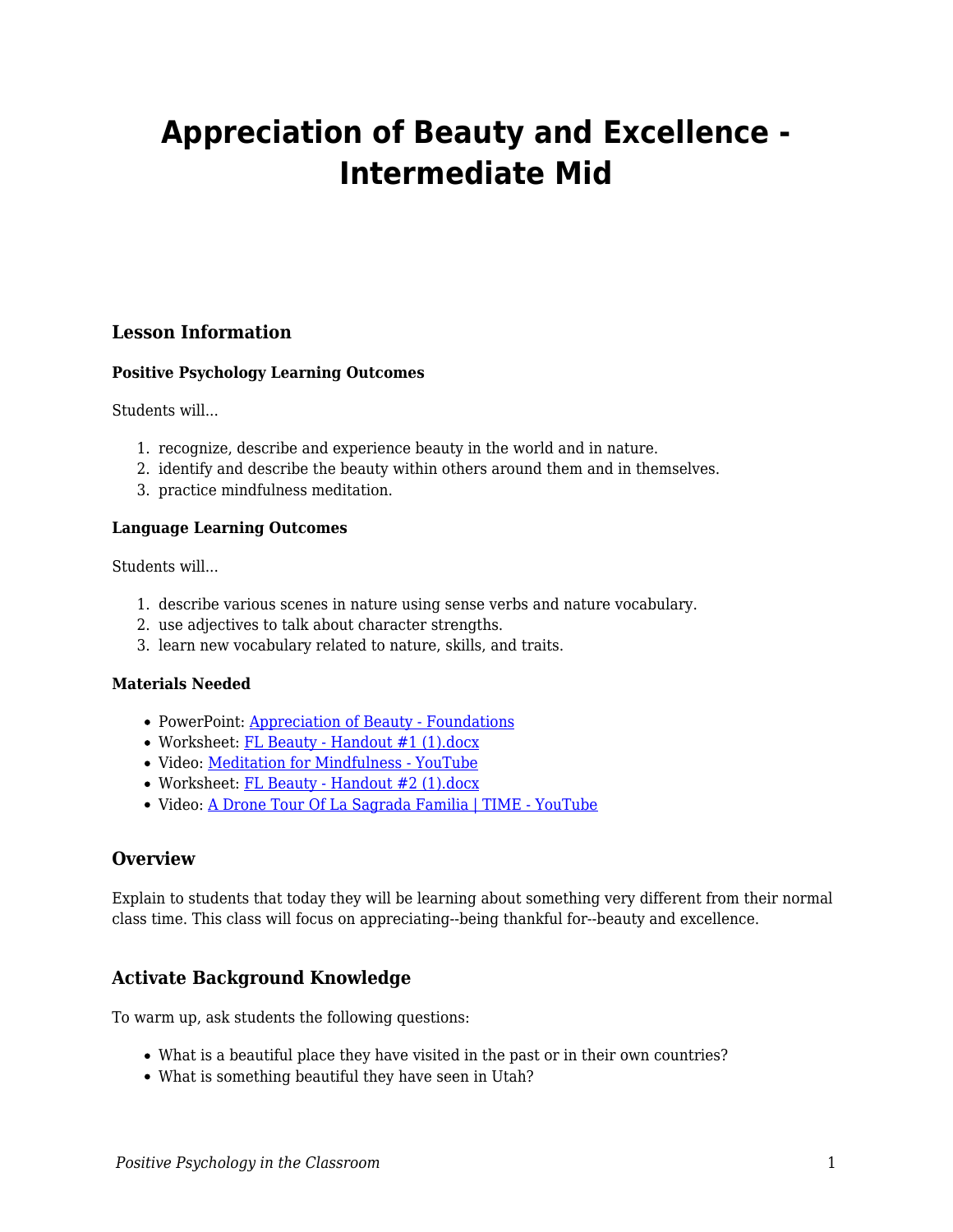# **Activity 1: Vocabulary and Speaking**

Explain to students they will talk about exploring nature using their senses. They will want to focus on seeing, hearing, smelling, and touching for this activity.

- Distribute Handout 1 for this activity. Instruct students to fill out the Handout as you watch each video.
- Open up the video links one by one, each with a different nature scene. Complete as many nature scenes as time allows (Slide 9).
- Ask students to pay attention to the natural sounds and visual scenes/movements in the video. Students can use their imagination for the other senses:
	- What would this scene smell like? What would it feel like if they were there? What kind of activities would you do in each video? (swim, hike, etc.)
- Encourage an ongoing discussion for each nature scene using the questions above.
- At the end, discuss which nature scenes they connected to the most and why.

# **Activity 2: Listening**

Play the five minute video [Meditation for Mindfulness - YouTube](https://www.youtube.com/watch?v=WUASVHlfXeI)

#### <https://youtu.be/WUASVHlfXeI>

Ask students how they feel afterwards: Did they enjoy this exercise? Why or why not? How does this connect to appreciation?

# **Activity 3: Grammar and Speaking**

Provide students with [FL Beauty - Handout #2 \(1\).docx.](https://docs.google.com/document/d/1__AIA-VKswWk7TX0o5kYnhjARqwU13u6/edit?usp=sharing&ouid=113634371093861221815&rtpof=true&sd=true)

- Instruct students to review the words in the handout for skills and traits. Give them a couple of minutes to look up unfamiliar words.
- Allow students time to discuss with each other the skills and traits from the list that describe someone they know well.
	- 1. Are there any words that they would use to describe this person that are not on the handout?
- Students can follow the same instructions, finding their own personal strengths among the skills and traits from the list. Let them know that they can write words on the handout if they think of more that are not listed there.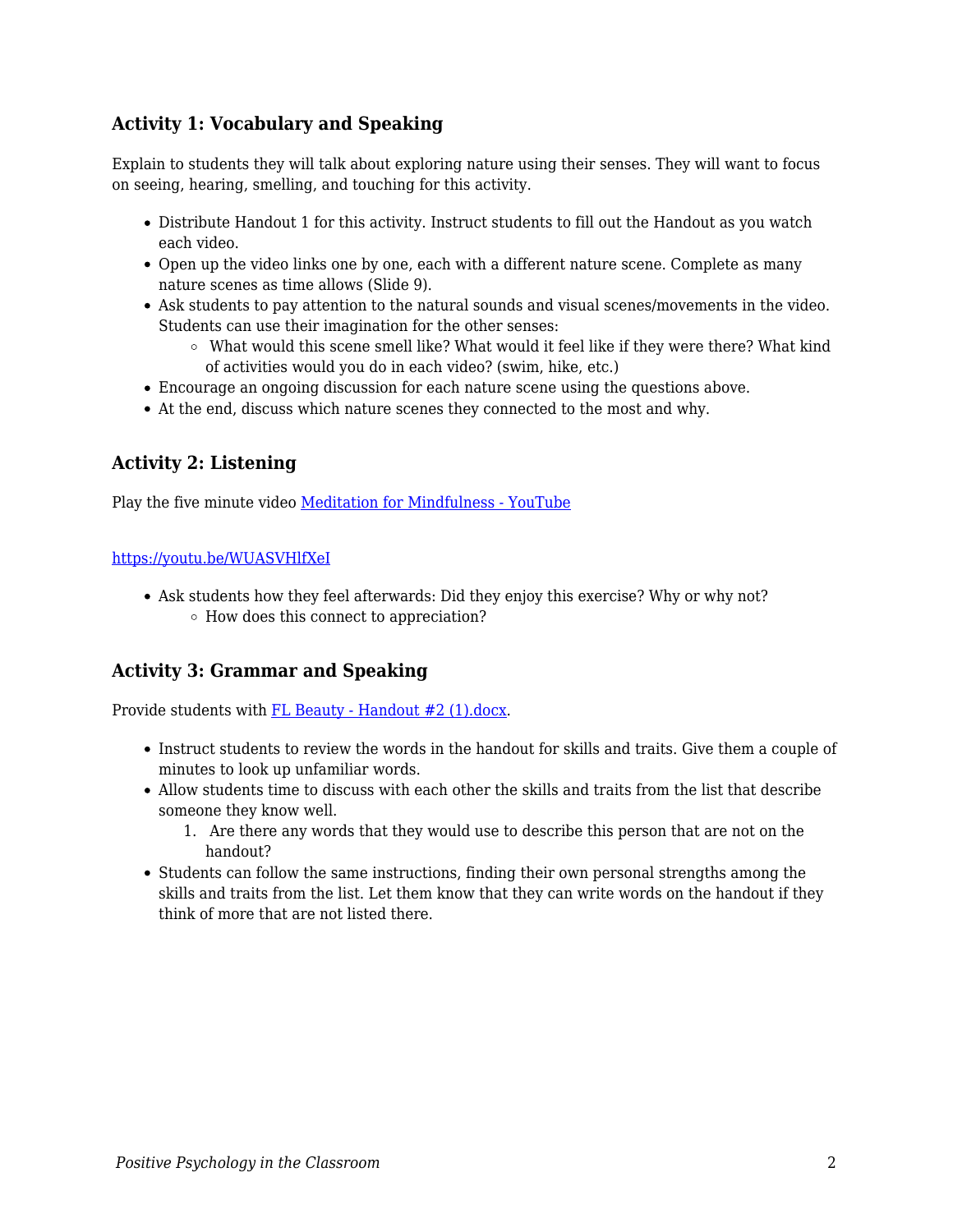# **Activity 4: Speaking**

Discuss the many places where beauty can be found (Slide 15).

- The following are some examples:
	- $\circ$  a beautiful building
	- a song
	- a sculpture
	- writing/poetry
	- $\circ$  A painting
	- Food / cooking or baking
	- A type of dance
	- $\circ$  Inspiring people
	- $\circ$  Beautiful experiences (walking in the rain, laughter of a child, hugging someone you haven't seen in a while)
- Show the video [A Drone Tour Of La Sagrada Familia | TIME YouTube](https://www.youtube.com/watch?v=Z2DH-B0ADjk)

#### <https://youtu.be/Z2DH-B0ADjk>

Instruct students to use their phones to find an example of something that they find beautiful- could be picture, poetry or book, painting, sculpture, etc.--and have them share in small groups of three or four.

### **Homework**

Challenge students to find a new example of beauty in the natural world around them. Tell them to prepare to share what they find in the following class period.

## **Follow-Up**

#### **Tuesday:**

Have students share an example of beauty that they found since last class.

#### **Wednesday:**

Watch a 1-min mindfulness [meditation](https://www.youtube.com/watch?v=cEqZthCaMpo).

#### <https://youtu.be/cEqZthCaMpo>

#### **Thursday:**

Allow the students to share about an example of beauty that they saw in others.